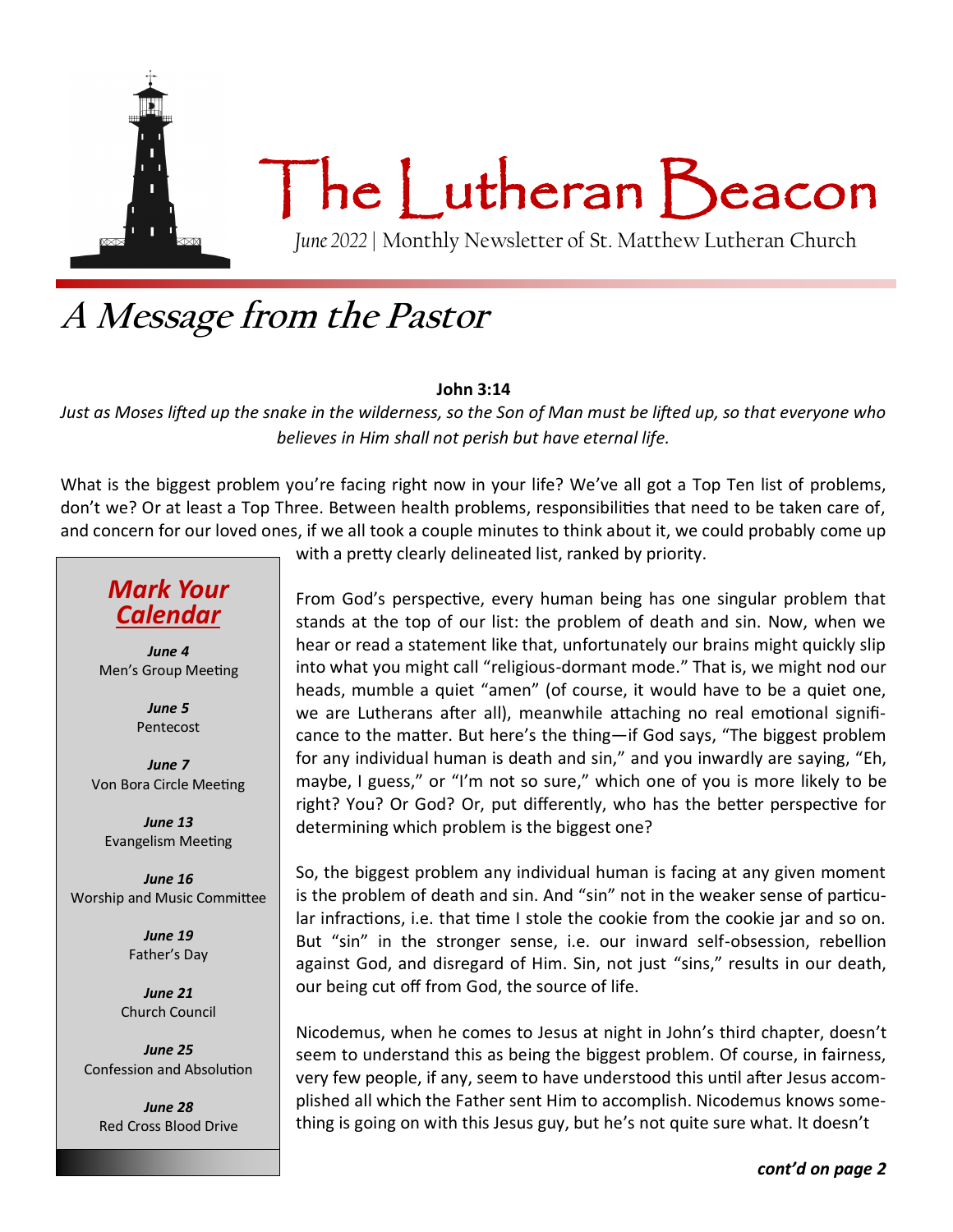|             |                                          |                      | <b>VOLUNTEERS FOR JUNE</b>                      |                         |
|-------------|------------------------------------------|----------------------|-------------------------------------------------|-------------------------|
| <b>Date</b> | <b>Acolytes</b>                          | <b>Altar Flowers</b> | <b>Greeters</b>                                 | Communion               |
| June 5      | Joe Householder                          | Jim Funk             | Not reported                                    | Not needed at this time |
| June 12     | Abby Householder                         | <b>OPEN</b>          |                                                 |                         |
| June 19     | Colin Smith                              | Fran Funk            |                                                 |                         |
| June 26     | Colin Smith                              | The Libbens          |                                                 |                         |
|             | <b>Altar Care:</b> Carl and Nancy Thomas |                      | Lay Readers: 8:30am - NEEDED / 10:15am - NEEDED |                         |

# **A Message from the Pastor, cont'd**

#### *cont'd from page 1*

look like what he thinks it should look like. When he basically says as much, Jesus asks him, "You are the teacher of Israel and yet you do not understand these things?"

This is where all the Scriptures had been heading, since chapter one verse one, but especially since Genesis' third chapter. From that moment, God, the Father, Son, and Holy Spirit, initiated a plan to solve the biggest problem every human faces. The whole of the Old Testament Scriptures had been the story of God preparing the way to fully reveal that solution.

Now, in Christ, lifted up like the serpent in the wilderness, God gives you that solution. By looking to Him, by believing in Jesus, you now are reunited to God. The sin which cuts you off from God is now paid for and another's righteousness is credited to you. You now are reconnected to the life of God, eternal life, and may live as His child forever. The biggest problem on your list has been taken care of.

This doesn't mean that all the other problems on your list go away, of course, as you well know. But it does transform, and often realign, them. Now, even the most difficult, and even most horrifying ones you might face, you may face now as God's own child. You face them as a child of the One who brings life out of death and transformed the world's darkest moment into His own most beautiful gift.

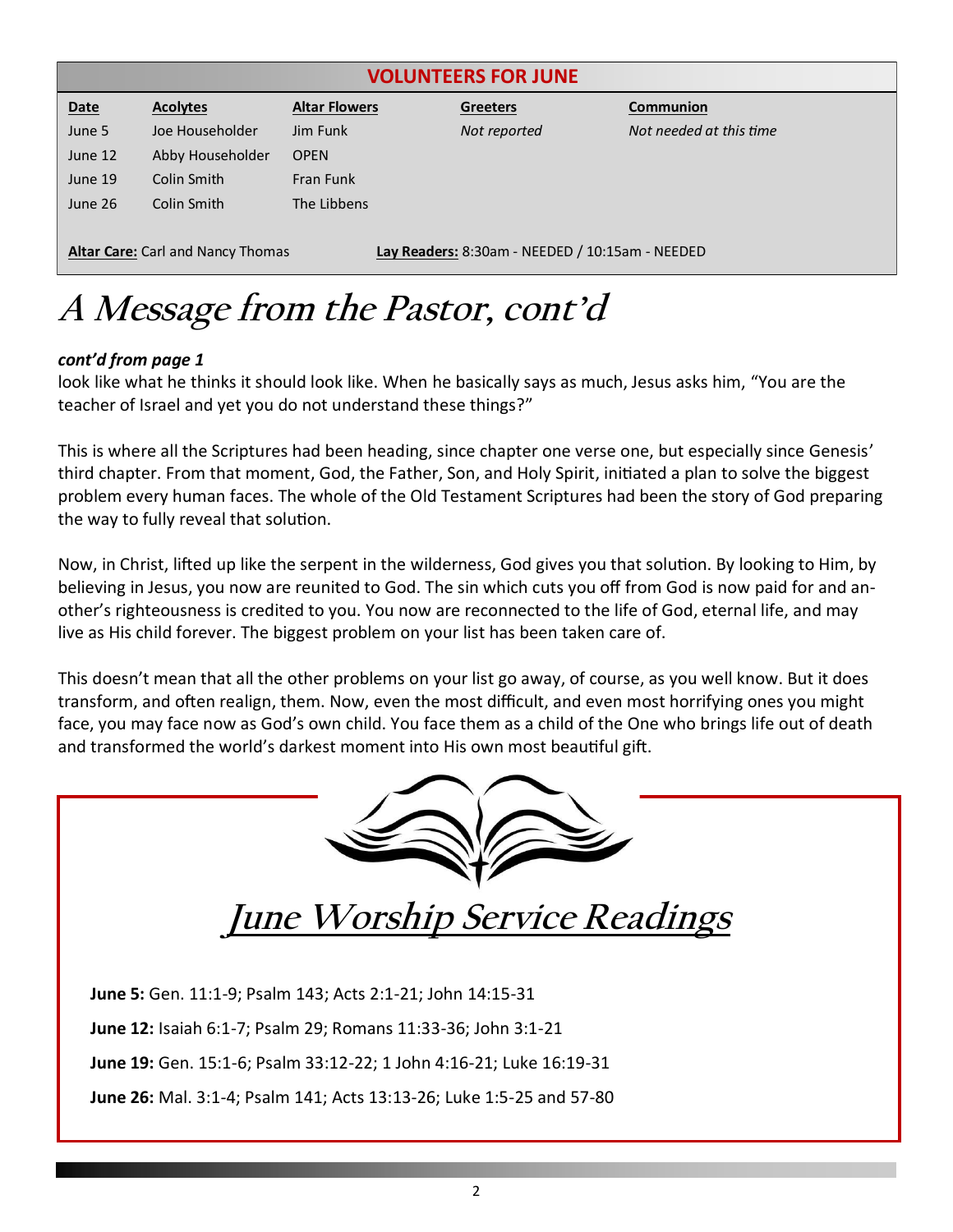#### **Von Bora Group News** *Submitted by Marilyn Stewart*

THIS IS OUR PURPOSE! To support the women's ministry of congregations of the North American Lutheran Church, with the goal of mutual support and encouragement as a community of faith, hope, and love. To assist congregational women's ministries in mission, study of God's Word, fellowship, and service in Christ's name. And to provide guidance to congregations of the NALC who are forming new women's ministries.

What's new with the Women's Group? Something big! Something exciting! The Women's Group now has a name! At our May meeting, after discussion of three possibilities, the group voted to name our group the Von Bora group. I'm sure you are wondering where in the Bible can you find this name? Actually, it is not in the Bible, but it is the

### **Remember in prayer...**

Patty Anderson, Kathy Bibby, Linda Brown, Kristie Freireich, Rosemary Hampton, Angie Land, Jim Monk, Bonnie O'Conner, Helen Ricketts, Debbie Scaparrotti, Michele Scaparrotti, and Jim Skinner.

Also, remember those in military service, especially Annie Funk, Dustin Garner, Luke High, Katie Landers, Caleb Matheny, Clay Morgan, and Clay Risch.

maiden name of Martin Luther's wife, Catherine. This is not as new or unusual a name as you might think. In the history of our church, this has commonly been used for the name of women's groups. So, we look forward to continuing the history of groups named Von Bora.

Also, at our May meeting, Pastor Scott led the Von Bora group in a study of Exodus, ch. 2-3, which tells the story of Moses and the burning bush, and God's new mission for Moses. Next month, we will read and discuss Exodus, ch. 5-6.

Ladies from the group gathered together to package up 42 health care kits and 56 elementary and high

## **Birthdays**

| June 1  | <b>Crystal Patton</b> |
|---------|-----------------------|
| June 2  | Kevin Risch           |
| June 7  | Frances Funk          |
| June 8  | Patricia Anderson     |
| June 11 | Lillian McKee         |
| June 12 | Mary Frances Sigler   |
|         | Megan Weiland         |
| June 16 | John Risch            |
| June 17 | lim Funk              |
| June 25 | Laura Hopstetter      |
|         | Susan Rauber          |
| June 26 | Sara (Magle) Johnson  |
|         | Robert Johnson        |
| June 27 | Kendra Weiland        |
|         |                       |

school backpacks. On May 5, these were delivered to the NALC warehouse in Caldwell. Mary Bates was thrilled to receive the shipment, because of the great need of the families and churches they are serving. We'd like to thank Jerry Tatman and Frank Stewart for their help in delivering the boxes.

Our next meeting will be Tuesday, June 7, at 10am. We'd love to see new faces in June to join us for Bible study, fellowship, and prayer.

## **Men's Group Update**

At the meeting on May 7, the Men's Group decided to meet on the first Saturday of the month. Locations may change, but on June 4, we will meet at 9am, at Burger King. We discussed evangelism and maybe starting up the ice cream social the Sunday of the Hocking County Fair. Men, please come to the next meeting. And if it does not fit your schedule, we can discuss a different day and time. Pastor Scott Aaron Smith opened and closed the meeting with prayer.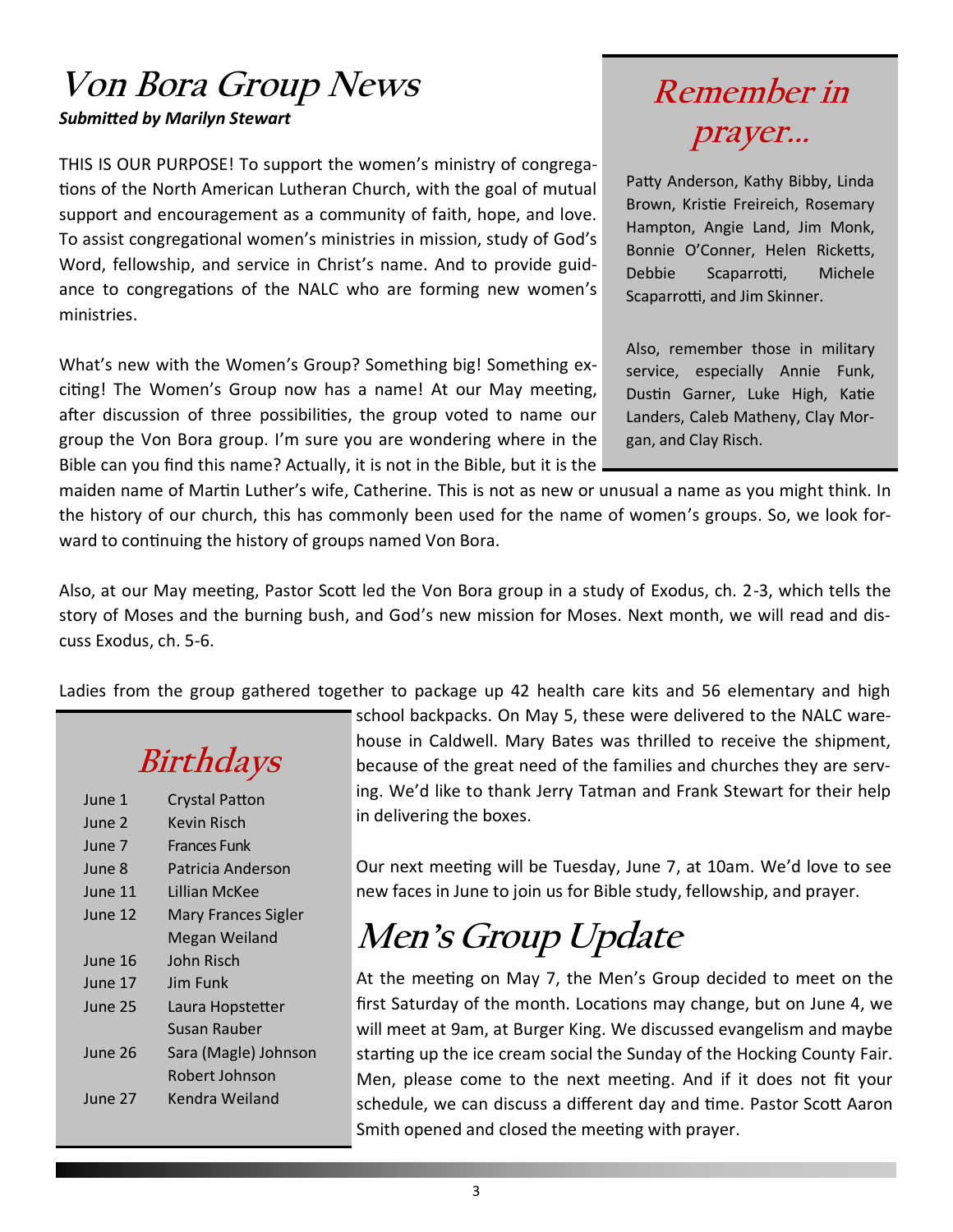# **Christian Bootcamp Returns!**

Beginning Sunday, June 12, Pastor Scott will be leading a new "Christian Bootcamp" class on Sundays at 7pm. If you never had Confirmation, think of it like Confirmation for adults. If you did have Confirmation, think of it like a refresher course. Any and all who are interested are welcome.

# **Lay Reader Meeting**

On Sunday, June 12, between services, Pastor Scott would like to meet with anyone who has been or would like to be a lay reader for worship services. Hopefully, together, we can come up with a plan for scheduling readers for the rest of the Church year, and discuss any questions you have about reading the lessons.

# **Movie Night and Cook Out on July 1**

Mark your calendars! A family movie night/cook out is being planned for July 1 (rain date is July 2). Bring your own lawn chairs and enjoy the fun! More information will be coming soon!

# **Volunteers Needed for Church Cleaning**

Volunteers are needed to help with a serious deep cleaning of the Sanctuary and other areas of the church on June 10 and 11. Hand-held vacuums with crevice tools and extension cords will be needed to clean the pew cushions. Rags and other cleaning supplies will be needed to work on the wood. Other areas that will need "Spring Cleaning" will include: kitchen, Luther Room, bathrooms, and nursery. Any questions, please contact Joyce at 931-933-0539 or Christy at 740-385-2754.

# **Kroger Community Rewards Program**

Kroger offers a program which benefits local organizations through shopper rewards. If you have a Kroger shopping card, you can sign up to have rewards sent to St. Matthew at no cost to you! We currently have 15 households participating in the program, and Kroger has donated \$99.88 to St. Matthew for the period of February 1 to April 30. A full report of the recent rewards is posted on the bulletin board in the fellowship hall. You can find directions for signing up for this program on the table in the fellowship hall.

|                                 | <b>Sunday Services</b>                                               | <b>Contact Information</b>  |                         |
|---------------------------------|----------------------------------------------------------------------|-----------------------------|-------------------------|
| $8:30 \text{ am}$               | <b>Early Worship Service</b>                                         | <b>Church Office phone:</b> | (740) 385-2272          |
| $9:15 \text{ am}$<br>$10:15$ am | Adult Sunday School/Coffee Hour<br><b>Worship Service</b>            | Office email:               | stmatthewnalc@gmail.com |
|                                 |                                                                      | Office hours:               | Monday-Friday, 1-4pm    |
|                                 | Our worship service is broadcast weekly on<br>98.3 FM in Logan, Ohio |                             |                         |
|                                 | <b>Newsletter Submissions: Angie Boelk -</b>                         | <b>Pastor Scott Smith:</b>  | (740) 603-2150          |
|                                 | boelks94@gmail.com, (740) 279-9218                                   | Email:                      | prscottsmith@gmail.com  |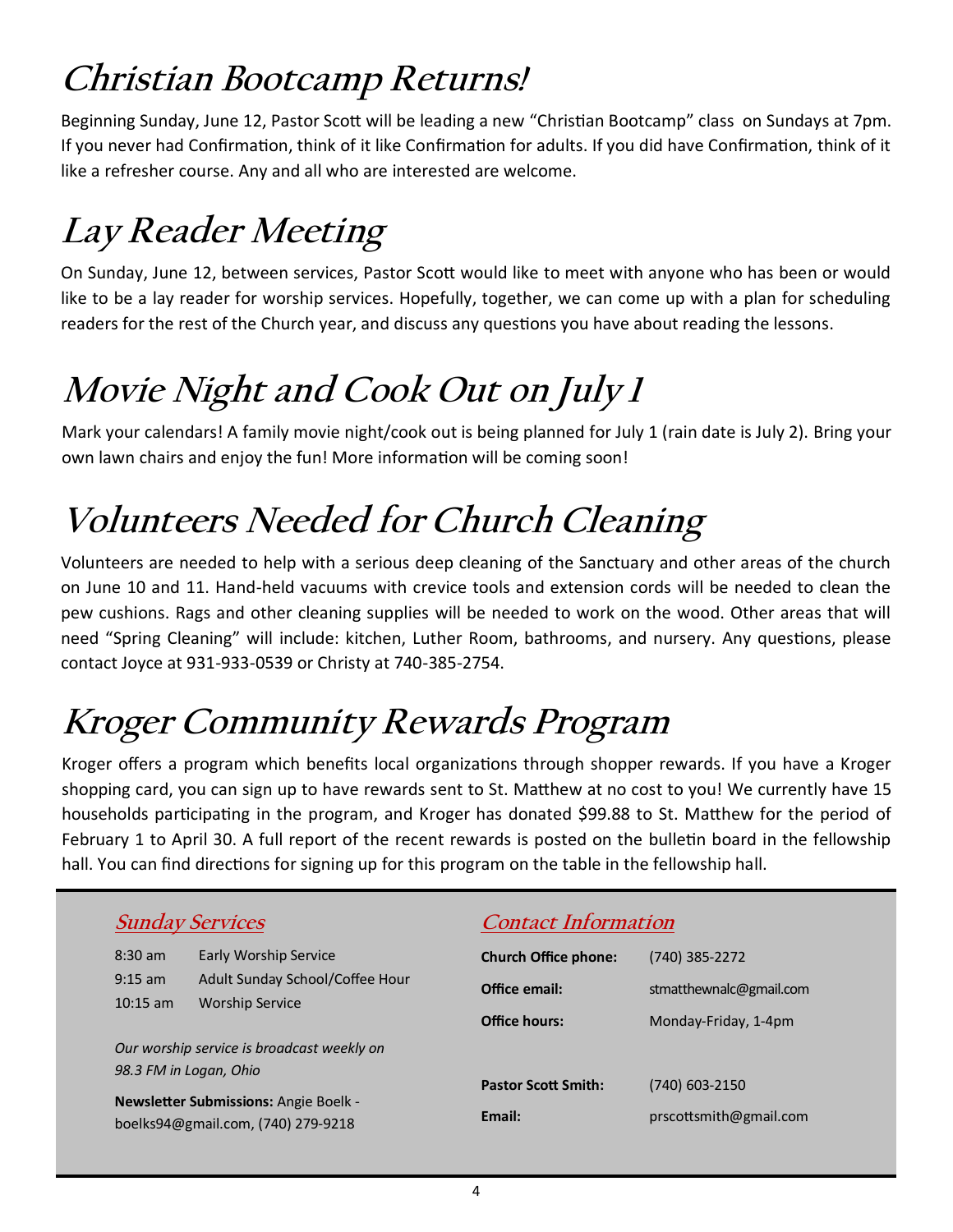**June 2020 St. Matthew Lutheran Church**<br>(740) 385-2272<br>Every Sunday at St. Matthew: Early Worship Service at 8:30am; Adult Education, Confirmation Class, and Coffee Hour at 9:15am; Worship Servic June 2022

St. Matthew Lutheran Church (740) 385-2272 Every Sunday at St. Matthew: Early Worship Service at 8:30am; Adult Education, Confirmation Class, and Coffee Hour at 9:15am; Worship Service at 10:15am **Every Sunday at St. Matthew:** Early Worship Service at **8:30am**; Adult Education, Confirmation Class, and Coffee Hour at **9:15am**; Worship Service at **10:15am**

| Sun                                                                           | Mon                               | Pue<br>P                                               | Wed                                           | <b>Thu</b>                                                     | ΪĹ.                         | Sat                                             |
|-------------------------------------------------------------------------------|-----------------------------------|--------------------------------------------------------|-----------------------------------------------|----------------------------------------------------------------|-----------------------------|-------------------------------------------------|
|                                                                               |                                   |                                                        | Pastor Scott on<br>through June 9<br>vacation | $\overline{\mathcal{C}}$                                       | $\mathcal{C}$               | Burger King 9am<br>Men's Group at<br>4          |
| No 8:30am service<br>Pentecost<br>$\mathcal{L}$                               | $\overline{6}$                    | Circle<br>10am<br>Von Bora<br>$\overline{\phantom{0}}$ | $\infty$                                      | $\mathcal{Q}$                                                  | Church Cleaning<br>$\Omega$ | Church Cleaning<br>$\prod$                      |
| Christian Bootcamp<br>7pm<br>Lay Reader Meeting<br>between services<br>$12\,$ | Evangelism Meeting<br>7pm<br>13   | 14                                                     | Bible Study 11am<br>Book Study 7pm<br>15      | Worship and Music<br>Committee 3pm<br>$\overline{\mathcal{Q}}$ | 17                          | 18                                              |
| Christian Bootcamp<br>7pm<br>Father's Day<br>19                               | Deadline for<br>July Beacon<br>20 | Church Council 7pm<br>21                               | Bible Study 11am<br>Book Study 7pm<br>22      | 23                                                             | 24                          | Confession and<br>Absolution<br>10am-noon<br>25 |
| Christian Bootcamp<br>7pm<br>26                                               | 27                                | Blood<br>Red Cross Blood<br>Drive 11am-5pm<br>28       | Bible Study 11am<br>Book Study 7pm<br>29      | $30\,$                                                         |                             |                                                 |